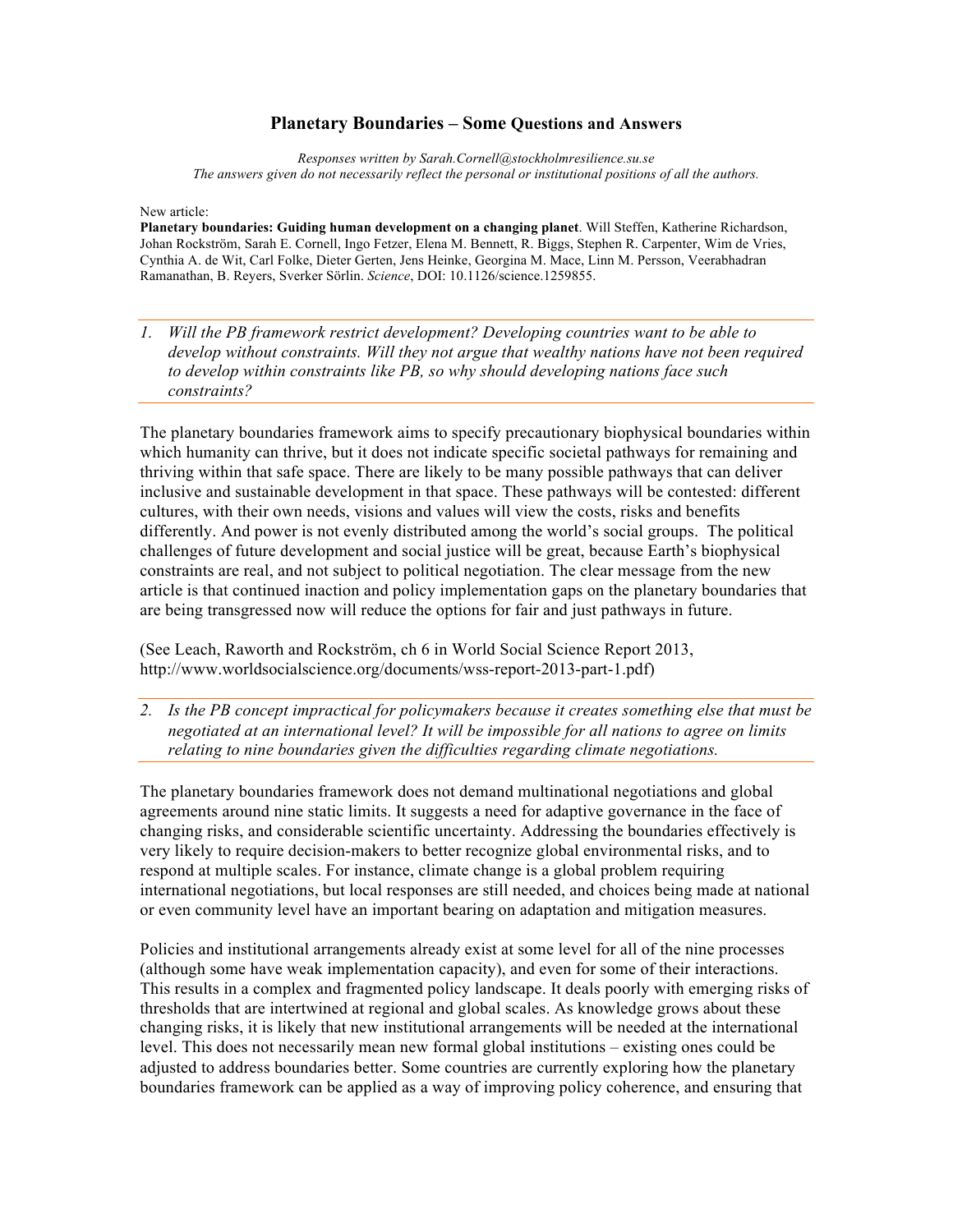national efforts 'fit' the global sustainability challenges that the planetary boundaries concept highlights.

SRC's Victor Galaz and colleagues have written several articles dealing with the governance challenges of planetary boundaries: Current Opinion in Environmental Sustainability, Ambio and a special issue in Ecological Economics.

*3. Is this too policy prescriptive? Are scientists overstepping their own boundaries and getting too close to policy? Or, worse still, positioning themselves above policy as the ultimate arbiter?*

Scientific evidence is recognized as an essential input to the policy process in many contexts. Global environmental change is just one. At the same time, the policy process is far from being a conversation just between policy-makers and scientists, and scientists do not unilaterally determine their position in that process!

The planetary boundaries are not actually policy prescriptive at all. The scientists propose precautionary boundaries, and leave the options for action open for policy-makers to explore and decide. However, the authors of the papers do indeed take a normative position about the sustainability of societies and the state of the Earth system – and they make that position clear.

It is important for scientists to be explicit about scientific findings that are relevant to policy, and for which there is strong evidence. The politicization of science is rightly a serious concern – not just for scientists and policy-makers, but also for the wider public. For most of the planetary boundaries, the scientists are actually *re-stating* messages that have been expressed very clearly within the expert communities of the individual boundaries. Many scientists in the global change research community view current escalating trends of unwanted environmental impacts with personal concern. For climate change and the loss of integrity of the biosphere, these trends are happening despite decades of research and policy targeting the problems. As human beings and members of society, scientists have an ethical responsibility to transmit scientific messages about urgent problems or high risks, not just to policy makers but to society at large.

*4. Do boundaries really exist at a global scale? Surely, some boundaries are local or regional? Why is it acceptable to aggregate them? The global N boundary is problematic because this boundary really only applies locally - African farmers need more N and could safely apply more N to the land, European farmers need to cut back. What is the value and credibility in scaling this to the global?*

The planetary boundaries approach is based on the concern that increased human perturbation of critical Earth System processes increases the risk of destabilizing the Earth System and changing the environmental framework within which human societies have developed. The Earth system is complex. It is typically described in terms of the interactions of land, oceans and ice-sheets, the atmosphere, and the biosphere. The physical, ecological and biogeochemical processes that link these components mean that changes in one component will ultimately play out across all the others. In this way, local changes can have important global consequences. In the new paper, we discuss these systemic behaviours in more depth. The new article takes the first step to bridge the global perspective of the original planetary boundaries work to the local contexts by characterizing large regional distributions. We also emphasise that climate change and the loss of biosphere integrity can be viewed as "core" boundaries, because they both are affected by and drive changes in all the others.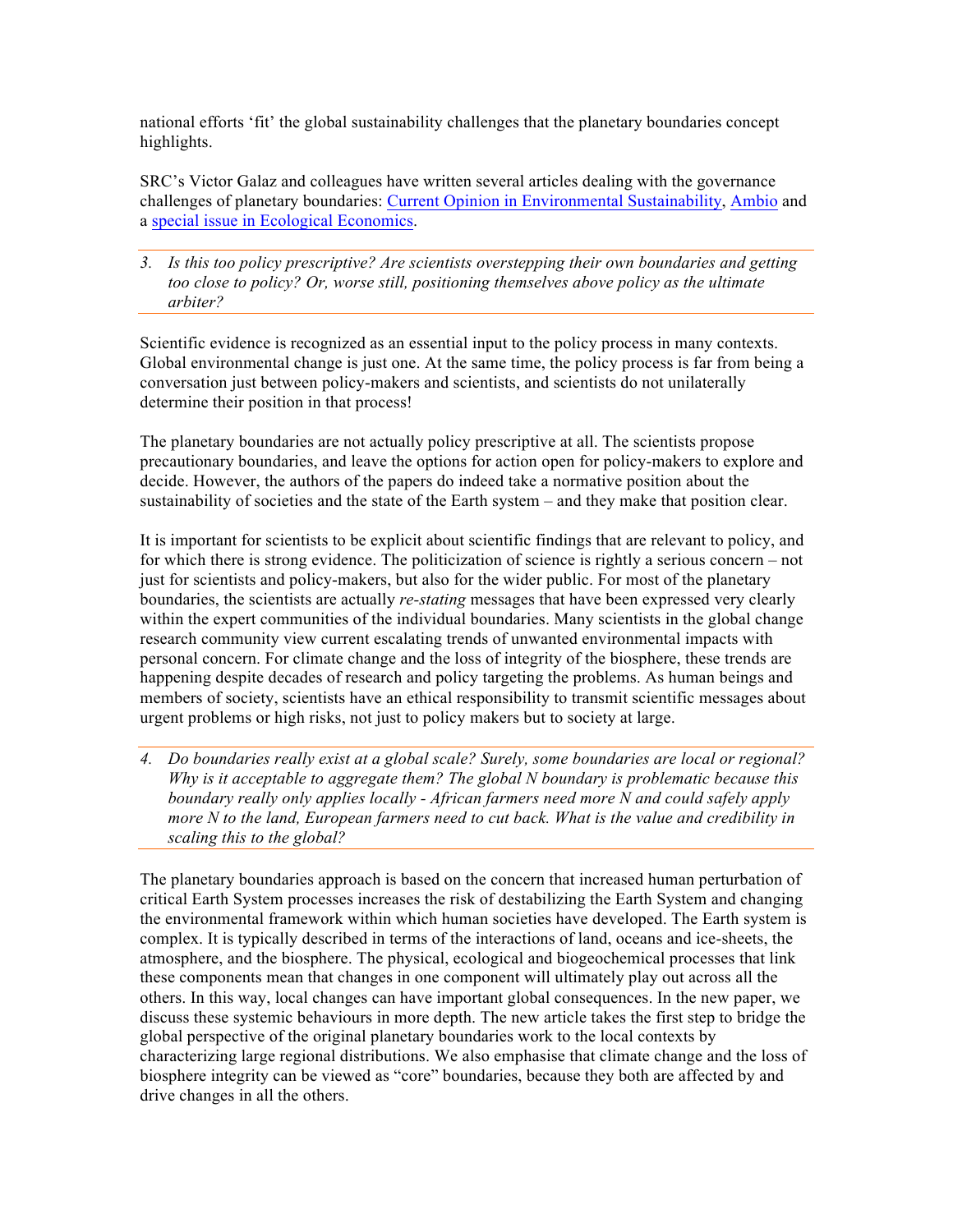The spatial heterogeneity of the boundaries is very important, especially as the concept starts to be taken up in practical contexts. The heterogeneity has major implications for environmental justice – yes, African farms generally do need more N to be applied in order to increase food yields. However, recent analysis implies that even if fertilization is spatially optimized at a global scale, there is most likely still an exceedance of a planetary boundary for nitrogen application.

New lines of research are underway to improve models and observational data to help us understand the cross-scale dynamics of interactions between the biosphere, the non-living parts of the Earth system, and also the human drivers of change.

(See W. de Vries et al. (2013) Assessing planetary and regional nitrogen boundaries related to food security and adverse environmental impacts, *Current Opinion in Environmental Sustainability* **5**, 392)

*5. If Earth remained within "Holocene-like" conditions, it would not support 7 billion people, let alone 10-12 billion. There is no going back to Holocene-like conditions. Nor would many want to. Wouldn't it be better to accept humans have irreversibly changed the Earth system for our own ends and will continue to, albeit a degree of caution is warranted?*

We do accept that humans have irreversibly changed the Earth system. This generation of humans is the first that has robust scientific predictive power about Earth's behaviour (IPCC AR5 summarises the impressive achievements worldwide). Models that incorporate multiple linked processes, historic and palaeodata compilations giving detailed global pictures of past environmental changes, and Earth observation that allows for real-time monitoring of present day changes. This evidence base is what motivates many scientists to call for a higher degree of caution than we have seen to date.

*6. How confident are you that science really understands tipping points and thresholds? The science here is very uncertain. Do you have confidence levels for these boundaries or zones of uncertainty, for example?*

The new paper seeks to apply quantified zones of uncertainty where these exist.

*7. Planetary boundaries has been compared with the 1970s' "Limits to Growth" and Malthusian scaremongering. Why is this different?*

The planetary boundaries concept is not a limits assessment like Malthus' Principle of Population or the Club of Rome Limits to Growth. Planetary boundaries are not concerned with bulk resource supply (although this may well need scientific attention), but instead seeks to determine the risks of destabilizing components in the Earth system arising from human-induced changes, triggering new feedbacks, crossing thresholds and unleashing tipping points in the Earth system. Most contemporary assessments of global change and impacts, such as the IPCC Assessment Reports, still fundamentally embed assumptions of monotonic linear trends over time including future predictions, using narrative scenarios to provide an indication of the scope of possible outcomes. In contrast, the planetary boundaries concept highlights the fact that Earth's physical (climatic), biogeochemical and ecological processes are more typically characterized by nonlinear responses and threshold behaviours.

The second key difference is that in the planetary boundaries concept, the critical thresholds are not based on human demands for resources. Earth's intrinsic dynamics set non-negotiable constraints on the human enterprise, so in the 'safe operating space' analysis, precautionary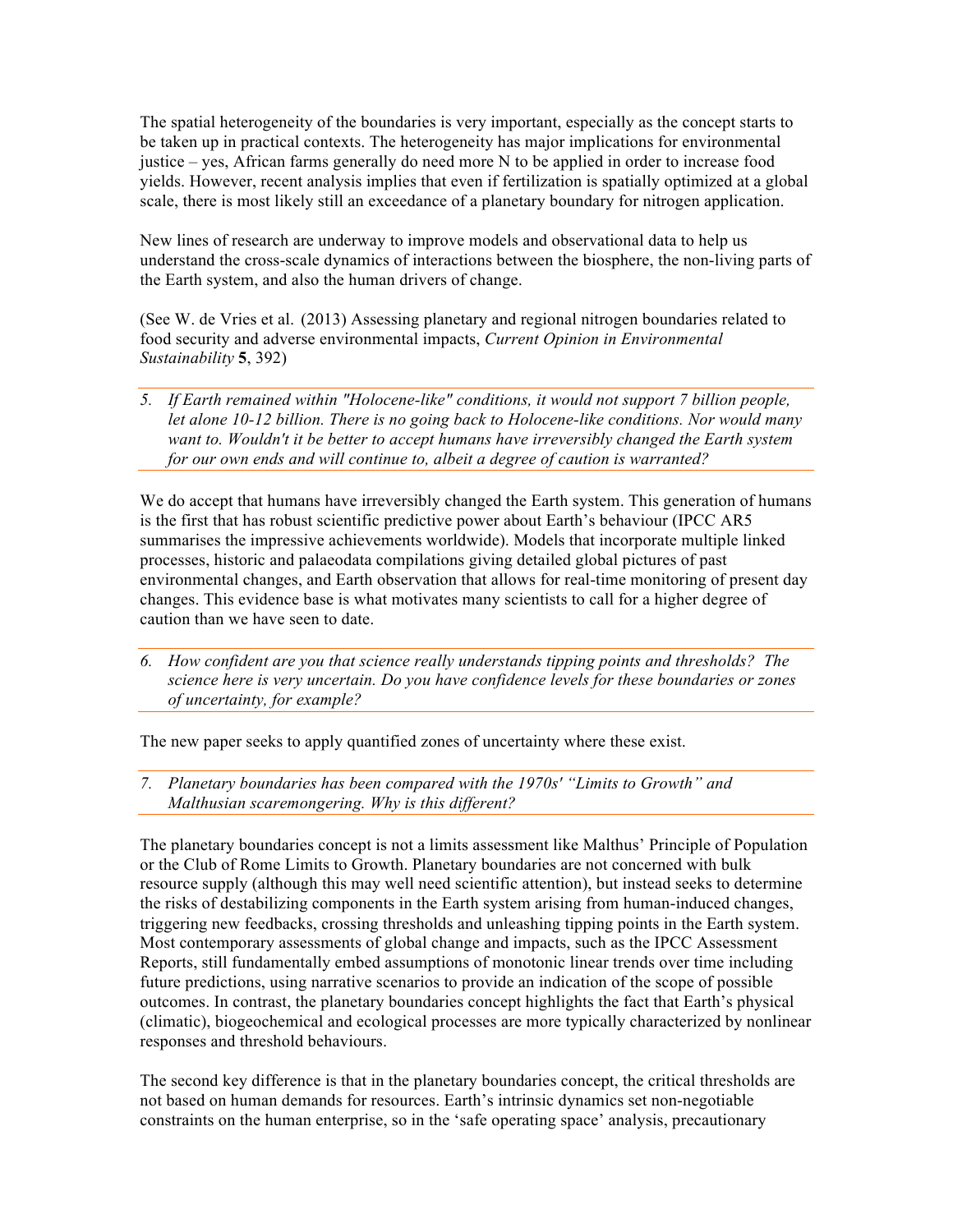global boundaries are sent based on an assessment of the systemic thresholds in critical biophysical processes.

## *8. How is it possible to have a boundary on "novel entities"? At the moment is it just too speculative to be credible?*

Several recent research articles have now addressed the globally systemic consequences of chemical pollution. Members of one of the world's leading ecotoxicology groups are part of the author team of the Steffen et al Science article, because their analysis has taken an explicitly Earth system perspective.

There is widespread evidence of accumulation of ecologically incompatible persistent chemical substances, complex pathways of exposure and potential 'cocktail effects' where mixtures of substances interact (e.g., UNEP Global Chemicals Outlook 2012).

But there are serious shortages of data about the production, use and environmental release of novel entities. Policy is constantly striving to catch up with innovations and new technologies that lead to new releases. Nevertheless, debates about how to deal more robustly with the Earth system risks of novel entities are actively underway in the chemical sector. For example, the measures in the EU REACH legislation for characterizing and dealing with highly dangerous substances (http://ec.europa.eu/enterprise/sectors/chemicals/reach/index\_en.htm) are well aligned with the general traits of problematic novel entities for which precautionary boundaries are needed.

*9. How could you imagine the PB framework being used by nations, international organisation, businesses, cities, people?*

One way in which it is already being used is as a powerful communication tool about global sustainability, informing discussions in local communities, businesses, and many kinds of organization. The question of whether and how local actions "add up" to a desired shift to sustainability is vitally important, and the planetary boundaries provide some benchmarks for global sustainability. Combined with the idea of "social foundations", the Oxfam donut (Raworth 2012) extends from the biophysical boundaries to a description of a safe and just operating space for humanity. The planetary boundaries framework also serves as a reminder that multiple urgent environmental issues need to be held in mind at the same time, because they interact.

Countries can use the planetary boundaries framework to assess their national responsibility for environmental impacts, either within their territory or globally, in combination with footprinting approaches, say. Companies are exploring how to apply the framework with extended life-cycle analyses. LCA has long been criticized for being a relative measure. The planetary boundaries provides a structure for making more measures in LCA have an "absolute" basis.

The original papers have been cited hundreds of times, and prompted the publication of many other scientific publications. We now see rigorous exploration of planetary boundaries from many disciplinary perspectives. This multi-perspective scrutiny shows the strong demand in science and society for improved knowledge and quantification or characterization of complex systemic behaviour. It also starkly shows the limitations of current tools (models, Earth observation products, monitoring networks, and other data) developed within specific disciplinary or application contexts. We are continuing to work on advancing integrative methods and knowledge.